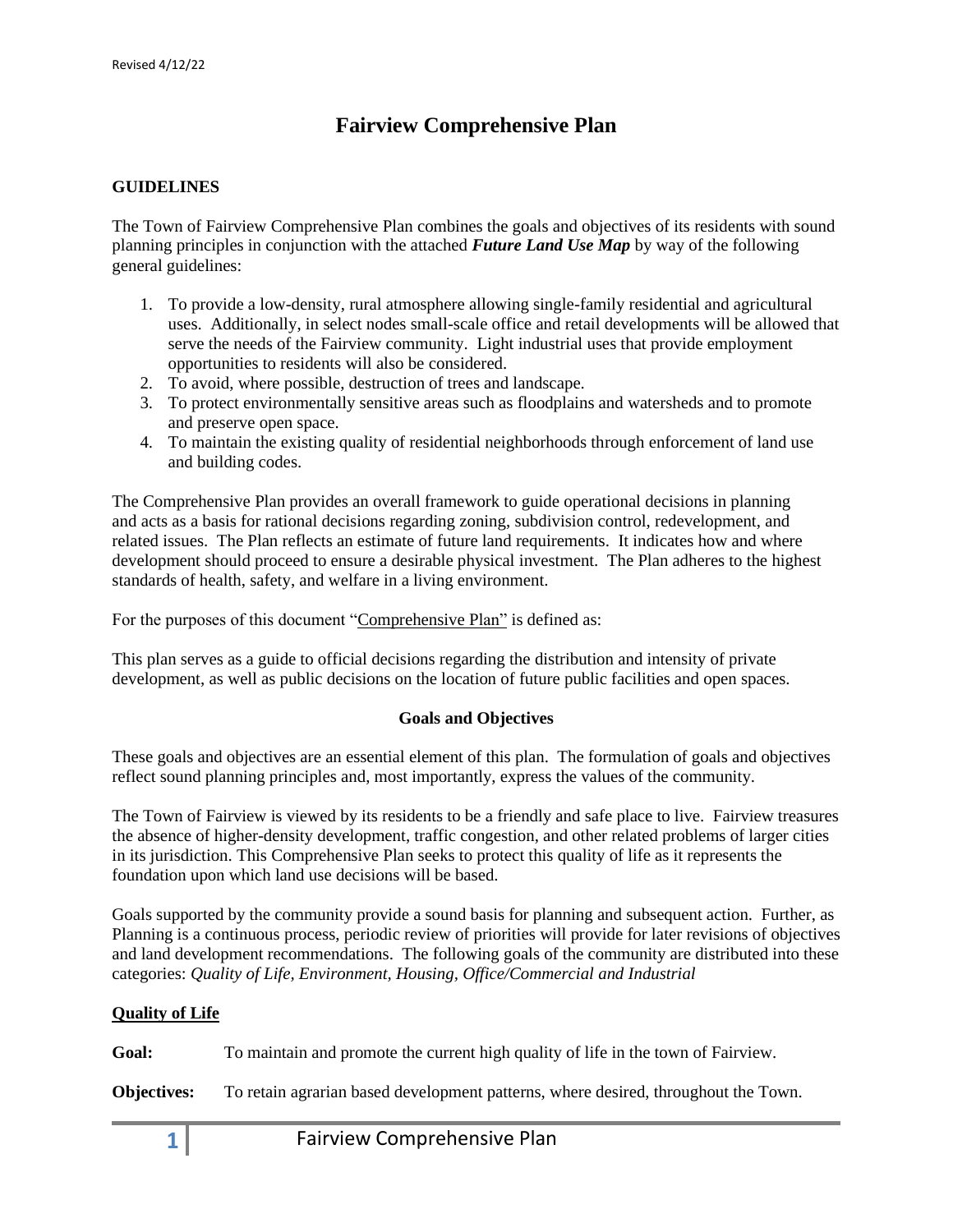## **Environment**

- **Goal:** To promote the preservation and management of open space and natural features of the environment in order to safeguard safety, health, and welfare.
- **Objectives:** To avoid, where possible, destruction of trees, animal species, and landscapes.

To protect environmentally sensitive areas such as floodplains, creeks, and watersheds.

To develop land use regulations that provide for open space preservation.

### **Housing**

| Goal: | To provide an environment in which every resident within the Town's planning areas has |
|-------|----------------------------------------------------------------------------------------|
|       | an opportunity for adequate, decent, and safe housing.                                 |

**Objectives:** To maintain the existing quality of residential neighborhoods through enforcement of land use and building codes.

### **Office/Commercial**

- **Goal:** To provide small-scale office and retail developments that provide employment opportunities and serve the everyday retail needs of Fairview area residents.
- **Objectives:** To designate specific and limited areas on the Fairview Future Land Use Map that are located along the Highways 601 and 218 Corridors as well as around select activity nodes. Such areas shall consist of small-scale office and retail developments that are well-planned, aesthetically pleasing and integrate well with surrounding residential areas.

To develop land use regulations that allow for a limited amount of office and commercial development that is in harmony with the goals and objectives of the Fairview Comprehensive Plan.

### **Industrial**

- **Goal:** To promote and expand the Town's industrial base with high-paying and environmentally friendly industrial, manufacturing and warehousing jobs.
- **Objectives:** Promote new industrial development where adequate utility and transportation infrastructure is provided or could be provided in a cost-effective manner. Promote the adaptive reuse (for manufacturing AND OTHER USES) of any of the Town's existing industrial buildings, when and where feasible. Such sites should be compatible with surrounding land uses.

Coordinate the location of future industrial areas with the Town, County, and State utility and transportation infrastructure networks and with the Land Use Plans of the county and other neighboring jurisdictions.

New buildings and their siting on the property should be of such scale and design so as to improve the quality, character and livability of surrounding areas. Require that utility lines for all new industrial developments be placed underground. Create off-street